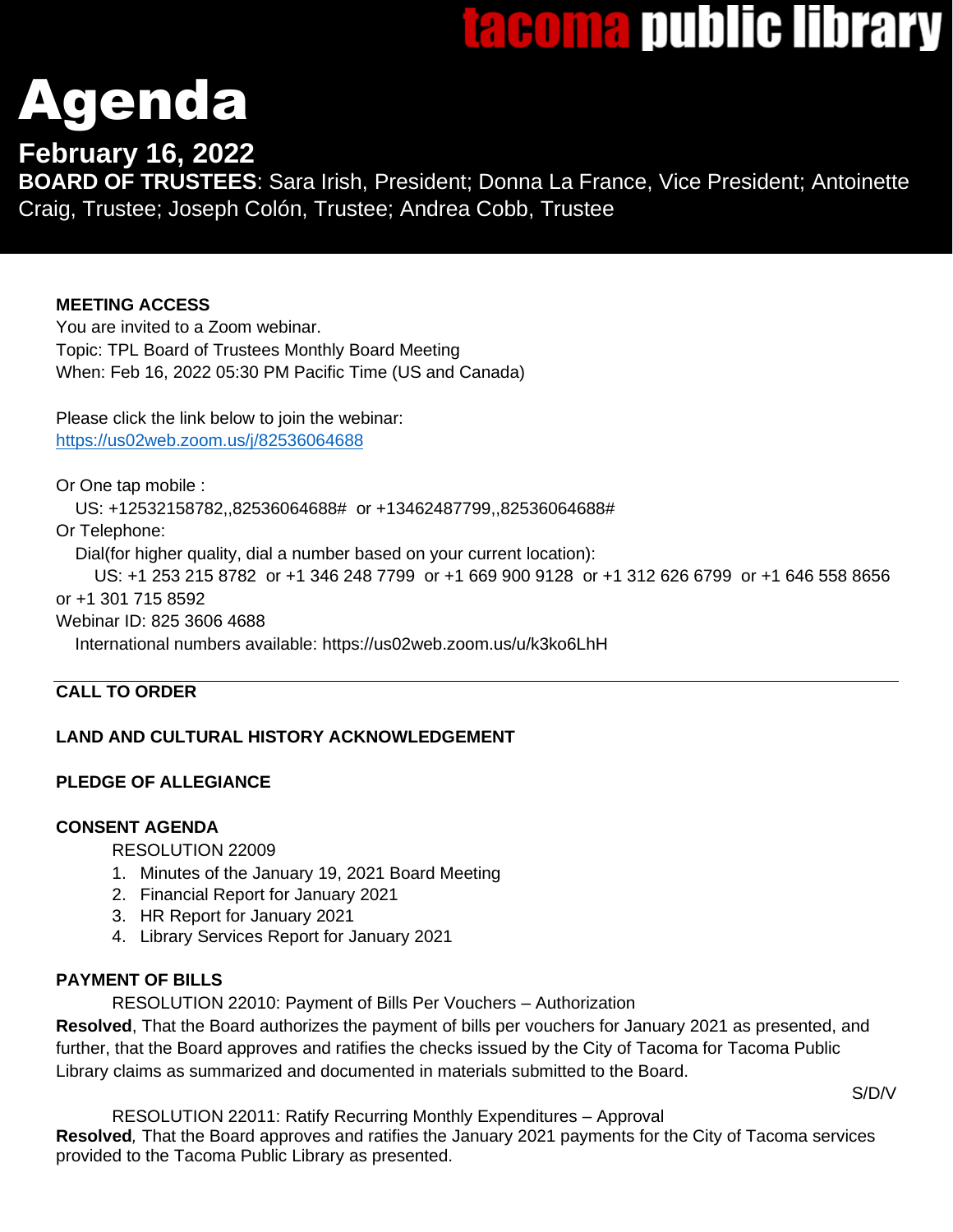#### **PUBLIC COMMENTS**

 Due to the limitations of online meetings, public comment will be accepted via written form only. Comments may be submitted to [info@tacomalibrary.org](mailto:info@tacomalibrary.org?subject=Public%20Comment,%20Board%20of%20Trustees%20Meeting) from 4-5 p.m. on the day of the scheduled Board meeting. Comments for this meeting were accepted until 5 p.m. on February 16, 2022.

#### **STAFF RECOGNITION**

February anniversaries

#### **DISCUSSION ITEMS**

1. Podcast Kit Distribution Update John Hargis, Tacoma Public Library Digital Instructor

#### **NEW BUSINESS**

**RESOLUTION 22012:** Request that the Board amend their regular Board Meeting Schedule and reschedule the December 21, 2022, meeting to December 14, 2022.

**RESOLUTION 22013:** Request that the Board approve the attached letter of agreement between Tacoma Public Library and Union L117 regarding observance of certain holidays, as presented**.**

**RESOLUTION 22014:** Request that the Board authorize amendments to Library Personnel Rule 10: Personnel Evaluations effective February 17, 2022, as presented.

**RESOLUTION 22015:** Request that the Board authorize increasing the Library Director's compensation from step 5C to step 6A in the salary range for the Library Director classification, retroactive to January 1, 2022.

**RESOLUTION 22016:** Request that the Board authorize a 1% market increase in the salary range for the Library Director classification, retroactive to January 1, 2022.

**RESOLUTION 22017:** Request that the Board adopt changes to the Executive Assistant & Policy Analyst wages, retroactive to January 1, 2022, as presented.

**RESOLUTION 22018:** Request that the Board adopt the revised *Use of the Internet, WIFI, and Mobile Hotspots* Policy, #10.53, as presented.

**RESOLUTION 22019:** Request that the Board adopt the revised TPL Closure schedule to reflect the change of the June 2022 In-Service Day to June 10, 2022, from June 17, 2022.

#### **DIRECTOR'S REPORT**

**TRUSTEES REPORT**

#### **ADJOURNMENT**